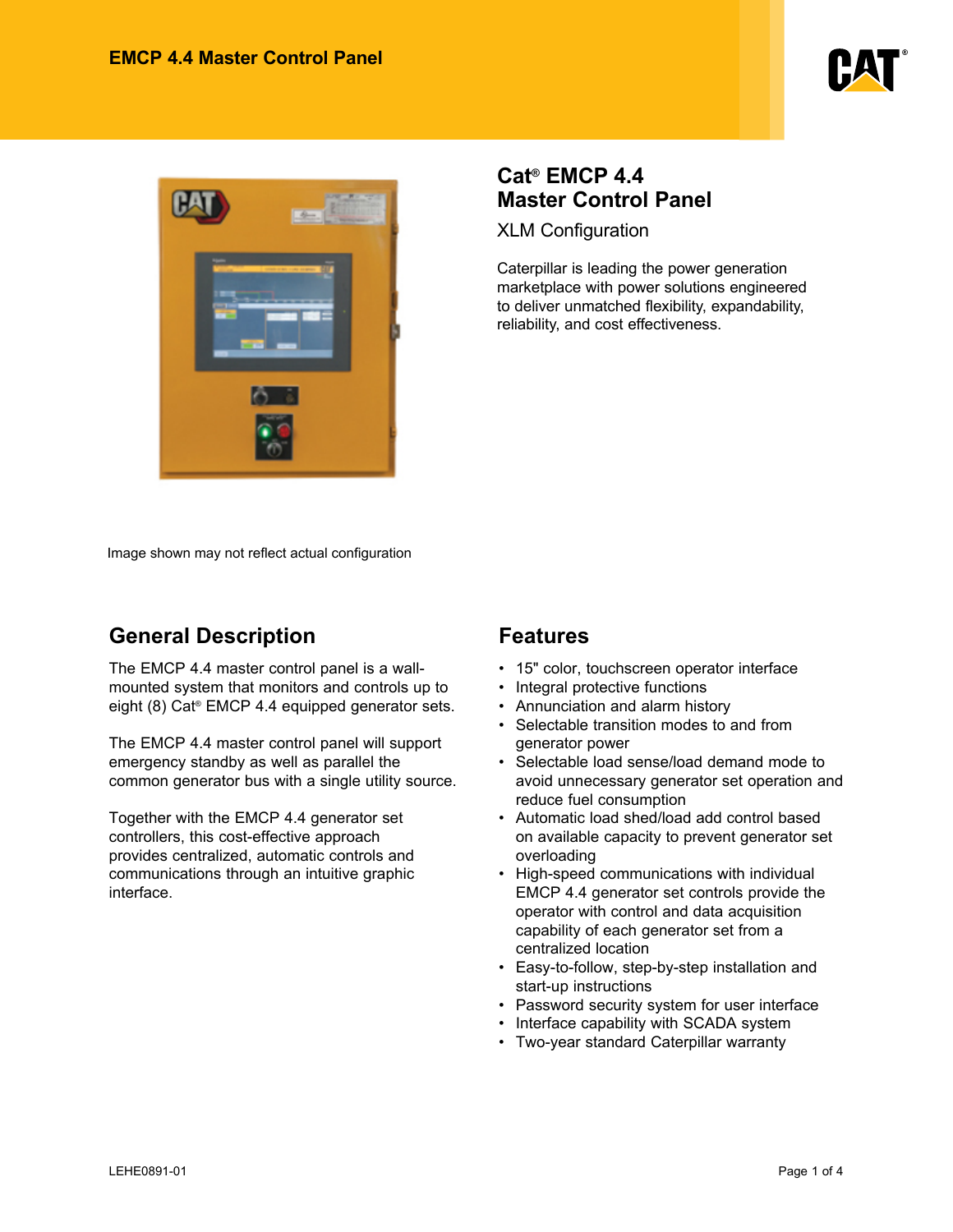

- Emergency standby
	- Closed transition (with soft unload) or open transition on return to normal service
- Optional utility parallel, import power from grid - Minimum import kW setpoint is maintained
- Optional utility parallel, export power to grid - Target export setpoint is maintained
- Optional utility parallel, base load operations
- Load sense/load demand
	- Generator set priority or engine-hour balancing
	- Automatically matches on-line generator
	- capacity to the loads
- Load shed/load add
	- Automatic or manual load shed up to eight (8) stages
- No load test mode





Images shown may not reflect actual configuration.

## **Operating Modes User System Requirement**

- All Cat diesel engine generators are required to be packaged with EMCP 4.4 configured for Multiple Genset Data Link (MGDL)
- The EMCP 4.4 master control panel requires an ethernet connection to the EMCP 4.4 generator control on each generator set
- For utility control, the utility circuit breaker should be provided with:
	- Two (2) auxiliary contacts (1A & 1B)
	- Bell alarm contact
	- Circuit breaker open circuit
	- Circuit breaker close circuit
	- Integral short circuit protection
- The utility source must be furnished with voltage sensing (3-phase, 4-wire) on both the source side and bus side and current sensing (3-phase, 5 amp secondary)

| 01/06/2014 18:17:21<br><b>USER: NONE</b>                           |                                                                                                                                                | <b>OVERVIEW</b>                       |             |           |
|--------------------------------------------------------------------|------------------------------------------------------------------------------------------------------------------------------------------------|---------------------------------------|-------------|-----------|
| 149<br>يعيبي<br>480 V<br>133 A<br>TOO kW<br>$-0.900 P$<br>60.00 Hz | <b><i>RAMOUNCL</i></b><br>u<br>4H)<br>v<br>633<br>$\lambda$<br>500<br>3/W<br>164<br><b>KVARI</b><br>60.00 Hz<br>$-0.950$ PF<br>485<br>633<br>А |                                       |             |           |
| <b>DELAY RYPACS</b><br><b>INELAW</b><br><b>WINNIPEG</b>            | 500<br><b>AW</b><br>1641<br><b>kyau</b><br>60.00 Hz<br>$0.950$ PF<br><b>Alphabets</b><br><b>Card</b>                                           |                                       |             |           |
| MAGEED MODEL                                                       |                                                                                                                                                | SYSTEM VOLTAGE SETPORT                | 430         | ٧         |
| <b>HUTE</b><br><b>MARINE</b>                                       | <b>Editor</b><br><b>APTIN</b><br><b>EMPARK</b><br>NEWATE                                                                                       | SYSTEM ETEQUEMCY SETDONET             | and dail    | ÷         |
| <b>LEMO' MANALIE</b>                                               | <b>NATURAL RESISTENCE</b>                                                                                                                      | SYSTEM FOWER FACTOR SETPORT           | $-0.304$    | m         |
| <b>MTK</b><br><b><i><u>ATELERAN</u></i></b><br><b>ГИАСК</b>        | <b>RIMPORTS</b><br><b>Service</b>                                                                                                              | <b>BASELOAD SETHONT</b>               | <b>HUUU</b> | <b>MW</b> |
| <b>CHUNG ILST</b>                                                  |                                                                                                                                                | <b><i>WELFITY IMPORT SETPOINT</i></b> | 196         | <b>WW</b> |



Images shown may not reflect actual configuration.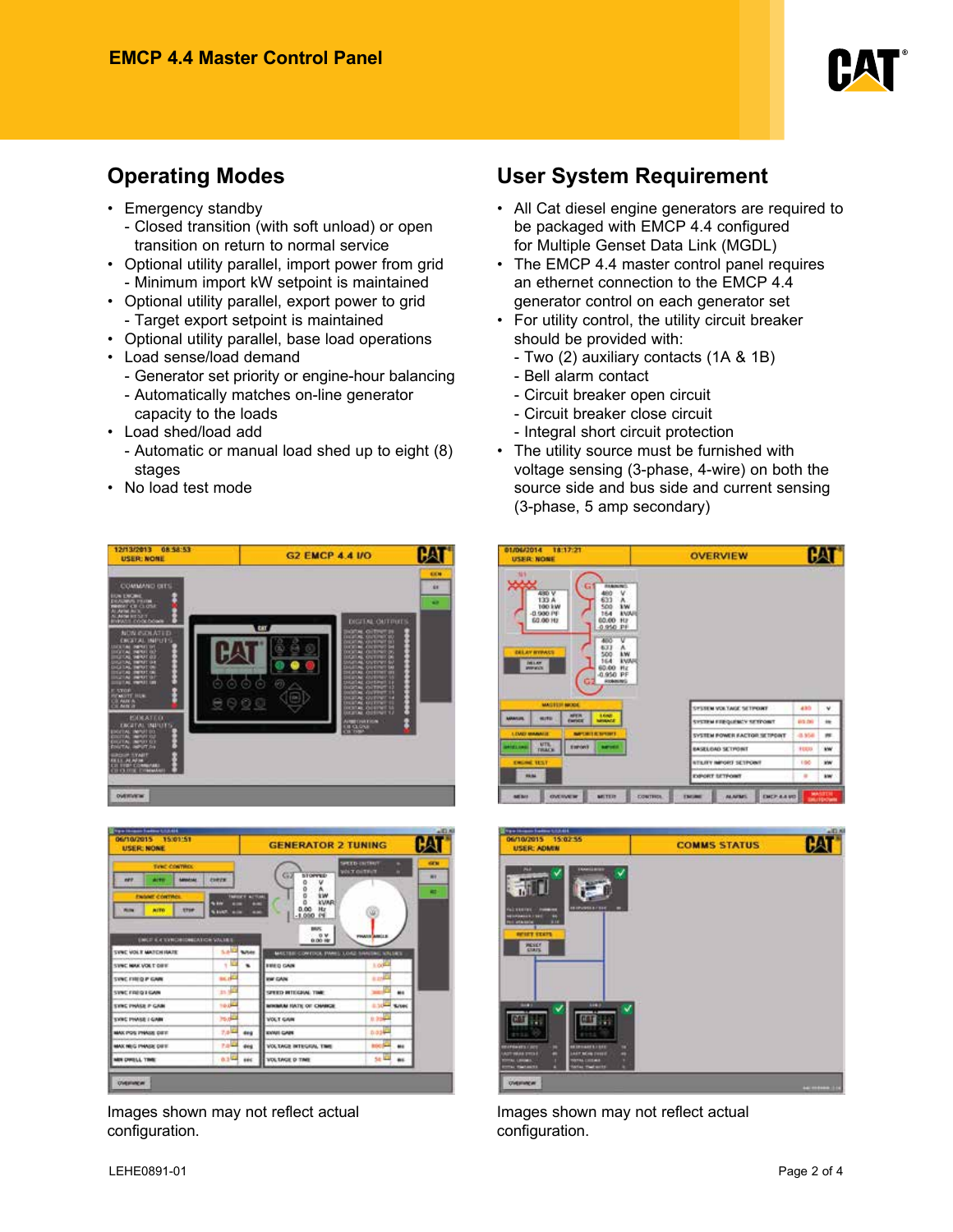

### **Specifications**

| <b>Generator Sets Supported</b>                   |                                                                                                   |  |  |
|---------------------------------------------------|---------------------------------------------------------------------------------------------------|--|--|
| <b>Cat Engine-Generators</b>                      | C9 ACERT™ - C32 ACERT, C175, 3500                                                                 |  |  |
| <b>System Capacity</b>                            | 2 - 8 generator sets & 1 utility                                                                  |  |  |
| <b>Voltage and Frequency</b>                      | 208V - 480V, 50/60Hz                                                                              |  |  |
| <b>System Control Voltage</b>                     |                                                                                                   |  |  |
| Utility Circuit Breaker Control Relay Ratings*    | 40A @ 120 VAC, 3A @ 480 VAC, 50/60 Hz                                                             |  |  |
| <b>Control Relay Ratings</b>                      | 10A @ 110 VDC, 4A @ 225 VDC resistive                                                             |  |  |
| <b>Control Voltage Nominal</b>                    | 24 VDC                                                                                            |  |  |
| Maximum Control Voltage Range                     | 10-36 VDC                                                                                         |  |  |
| <b>SCADA Interface</b>                            |                                                                                                   |  |  |
| Modbus RTU [RS 485] 2-Wire                        | Standard feature                                                                                  |  |  |
| Modbus TCP (Ethernet)                             | Optional feature                                                                                  |  |  |
| <b>Environmental Parameters</b>                   |                                                                                                   |  |  |
| Certifications                                    | UL 508A/cUL, CSA, OSP-0165-10                                                                     |  |  |
| <b>Vibration and Shock</b>                        | $SDS(g) = 2.77$ , $z/h = 1.0$ , $lp = 1.5$                                                        |  |  |
| Humidity                                          | 10%-90% non-condensing humidity                                                                   |  |  |
| <b>Operating Temperature</b>                      | 0°C to 50°C                                                                                       |  |  |
| Storage Temperature                               | -10 $^{\circ}$ C to +60 $^{\circ}$ C                                                              |  |  |
| <b>Control Panel Enclosure</b>                    | NEMA 12 Type (IP52)                                                                               |  |  |
| <b>Utility Protective Devices and Functions**</b> |                                                                                                   |  |  |
| <b>ANSI Protective Devices</b>                    | 15/25, 27/59, 81 O/U, 32                                                                          |  |  |
| Metering***                                       | Voltage L-L, current, frequency (0.5%); power, kW,<br>power factor, kVAR, (1%) of measured values |  |  |
| <b>Enclosure Dimensions &amp; Weights</b>         |                                                                                                   |  |  |
|                                                   | 30H x 24W x 11.125 inches, 74 lbs. wall mount                                                     |  |  |

\*Generator circuit breaker controlled directly by EMCP 4.4 controller on-package (supplied with generator set).

\*\*EMCP 4.4 master industrial grade protective functions may not satisfy local utility protection requirements. Additional protection may be required within the switchgear to meet local standards.

\*\*\*Dependent on CT/PT accuracy.